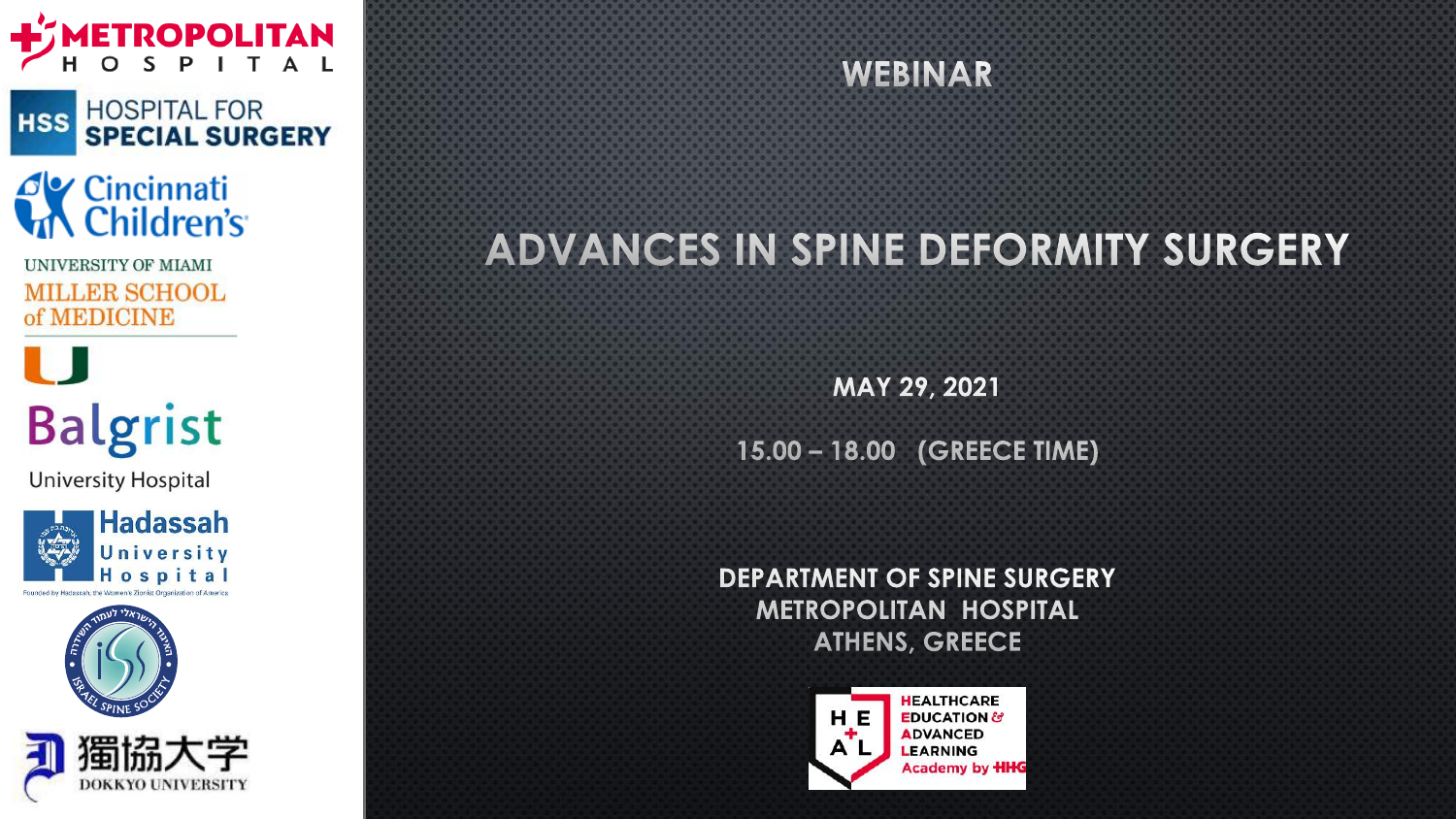#### **WEBINAR CHAIR: Marios Lykissas, MD**

**15.00-15-15 Alvin Crawford:** Long term consequences of NF-1 involvement of the cervical spine in children

**15.15-15.30 Haruki Ueda:** Vertebral coplanar alignment for thoracic adolescent idiopathic scoliosis

**15.30-15.45 Viral Jain:** Surgical technique for correction of Idiopathic scoliosis

**15.45-16.00 Mazda Farshad:** Anterior scoliosis surgery

**16.00-16.15 Josh Schroeder:** Neglected scoliosis: slow traction vs acute osteotomies

**16.15-16.30 Peter Sturm:** Is there still a role for traditional growing rods in the treatment of early onset scoliosis?

**16.30-16.45 Marios Lykissas:** Navigation in spine deformity surgery

**16.45-17.00 Motasem Al Maaieh:** Utilization of robotics in the treatment of scoliosis deformity

**17.00-17.15 Federico Girardi:** Adult scoliosis treated with lateral fusion. Current concepts

**17.15-17.30 Andrew Sama:** Three column osteotomies in adult spine deformity surgery

**17.30-17.45 George Sapkas:** Current concepts for the management of adult scoliosis

**17.45-18.00 Closing Remarks**